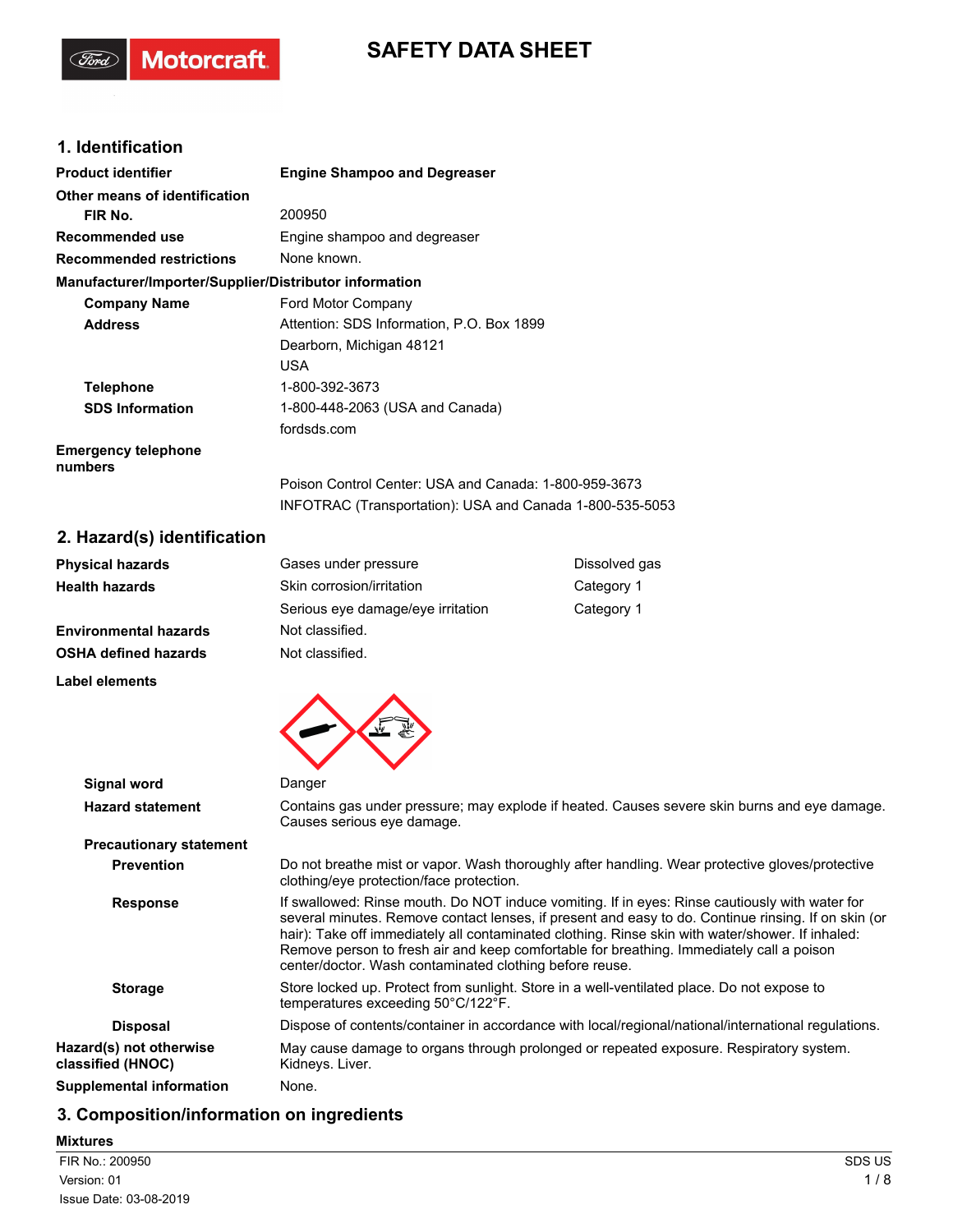| <b>Chemical name</b>                    | Common name and synonyms | <b>CAS</b> number | %       |
|-----------------------------------------|--------------------------|-------------------|---------|
| 2-(2-Butoxyethoxy) ethanol              |                          | 112-34-5          | $3 - 5$ |
| 4-nonylphenol, Branched,<br>Ethoxylated |                          | 127087-87-0       | $3 - 5$ |
| <b>BUTANE</b>                           |                          | 106-97-8          | 1 - 5   |
| <b>PROPANE</b>                          |                          | 74-98-6           | l - 4   |

Specific chemical identity and/or exact percentage (concentration) of composition has been withheld as a trade secret.

| 4. First-aid measures                                                        |                                                                                                                                                                                                                                                                                                                                                                                                                                                                                                                                             |
|------------------------------------------------------------------------------|---------------------------------------------------------------------------------------------------------------------------------------------------------------------------------------------------------------------------------------------------------------------------------------------------------------------------------------------------------------------------------------------------------------------------------------------------------------------------------------------------------------------------------------------|
| <b>Inhalation</b>                                                            | If breathing is difficult, remove to fresh air and keep at rest in a position comfortable for breathing.<br>Call a physician if symptoms develop or persist.                                                                                                                                                                                                                                                                                                                                                                                |
| <b>Skin contact</b>                                                          | Take off immediately all contaminated clothing. Rinse skin with water/shower. Call a physician or<br>poison control center immediately. Chemical burns must be treated by a physician. Wash<br>contaminated clothing before reuse.                                                                                                                                                                                                                                                                                                          |
| Eye contact                                                                  | Immediately flush eyes with plenty of water for at least 15 minutes. Remove contact lenses, if<br>present and easy to do. Continue rinsing. Call a physician or poison control center immediately.                                                                                                                                                                                                                                                                                                                                          |
| Ingestion                                                                    | Call a physician or poison control center immediately. Rinse mouth. Do not induce vomiting. If<br>vomiting occurs, keep head low so that stomach content doesn't get into the lungs.                                                                                                                                                                                                                                                                                                                                                        |
| <b>Most important</b><br>symptoms/effects, acute and<br>delayed              | Burning pain and severe corrosive skin damage. Causes serious eye damage. Symptoms may<br>include stinging, tearing, redness, swelling, and blurred vision. Permanent eye damage including<br>blindness could result.                                                                                                                                                                                                                                                                                                                       |
| Indication of immediate<br>medical attention and special<br>treatment needed | Provide general supportive measures and treat symptomatically. Chemical burns: Flush with water<br>immediately. While flushing, remove clothes which do not adhere to affected area. Call an<br>ambulance. Continue flushing during transport to hospital. Keep victim under observation.<br>Symptoms may be delayed.                                                                                                                                                                                                                       |
| <b>General information</b>                                                   | Ensure that medical personnel are aware of the material(s) involved, and take precautions to<br>protect themselves.                                                                                                                                                                                                                                                                                                                                                                                                                         |
| 5. Fire-fighting measures                                                    |                                                                                                                                                                                                                                                                                                                                                                                                                                                                                                                                             |
| Suitable extinguishing media                                                 | Water fog. Foam. Dry chemical powder. Carbon dioxide (CO2).                                                                                                                                                                                                                                                                                                                                                                                                                                                                                 |
| Unsuitable extinguishing<br>media                                            | Do not use water jet as an extinguisher, as this will spread the fire.                                                                                                                                                                                                                                                                                                                                                                                                                                                                      |
| Specific hazards arising from<br>the chemical                                | During fire, gases hazardous to health may be formed. Upon decomposition, this product emits<br>carbon monoxide, carbon dioxide and/or low molecular weight hydrocarbons.                                                                                                                                                                                                                                                                                                                                                                   |
| Special protective equipment<br>and precautions for firefighters             | Self-contained breathing apparatus and full protective clothing must be worn in case of fire.                                                                                                                                                                                                                                                                                                                                                                                                                                               |
| <b>Fire fighting</b><br>equipment/instructions                               | In case of fire: Stop leak if safe to do so. Do not move cargo or vehicle if cargo has been exposed<br>to heat. Move containers from fire area if you can do so without risk. Containers should be cooled<br>with water to prevent vapor pressure build up. For massive fire in cargo area, use unmanned hose<br>holder or monitor nozzles, if possible. If not, withdraw and let fire burn out.                                                                                                                                            |
| <b>Specific methods</b>                                                      | Use standard firefighting procedures and consider the hazards of other involved materials.                                                                                                                                                                                                                                                                                                                                                                                                                                                  |
| <b>General fire hazards</b>                                                  | Contents under pressure. Pressurized container may explode when exposed to heat or flame.                                                                                                                                                                                                                                                                                                                                                                                                                                                   |
| 6. Accidental release measures                                               |                                                                                                                                                                                                                                                                                                                                                                                                                                                                                                                                             |
| Personal precautions,<br>protective equipment and<br>emergency procedures    | Avoid contact with eyes, skin, and clothing. Do not breathe mist or vapor. Ensure adequate<br>ventilation. Do not touch damaged containers or spilled material unless wearing appropriate<br>protective clothing. Keep people away from and upwind of spill/leak. Keep unnecessary personnel<br>away. Keep out of low areas. Local authorities should be advised if significant spillages cannot be<br>contained. Wear appropriate protective equipment and clothing during clean-up. For personal<br>protection, see section 8 of the SDS. |
| <b>Methods and materials for</b><br>containment and cleaning up              | Refer to attached safety data sheets and/or instructions for use. Stop leak if you can do so without<br>risk. Eliminate all ignition sources (no smoking, flares, sparks, or flames in immediate area). Keep<br>combustibles (wood, paper, oil, etc.) away from spilled material. Absorb in vermiculite, dry sand or<br>earth and place into containers. Following product recovery, flush area with water.                                                                                                                                 |

Small Spills: Wipe up with absorbent material (e.g. cloth, fleece). Clean surface thoroughly to remove residual contamination. For waste disposal, see section 13 of the SDS.

**Environmental precautions** Avoid discharge into drains, water courses or onto the ground.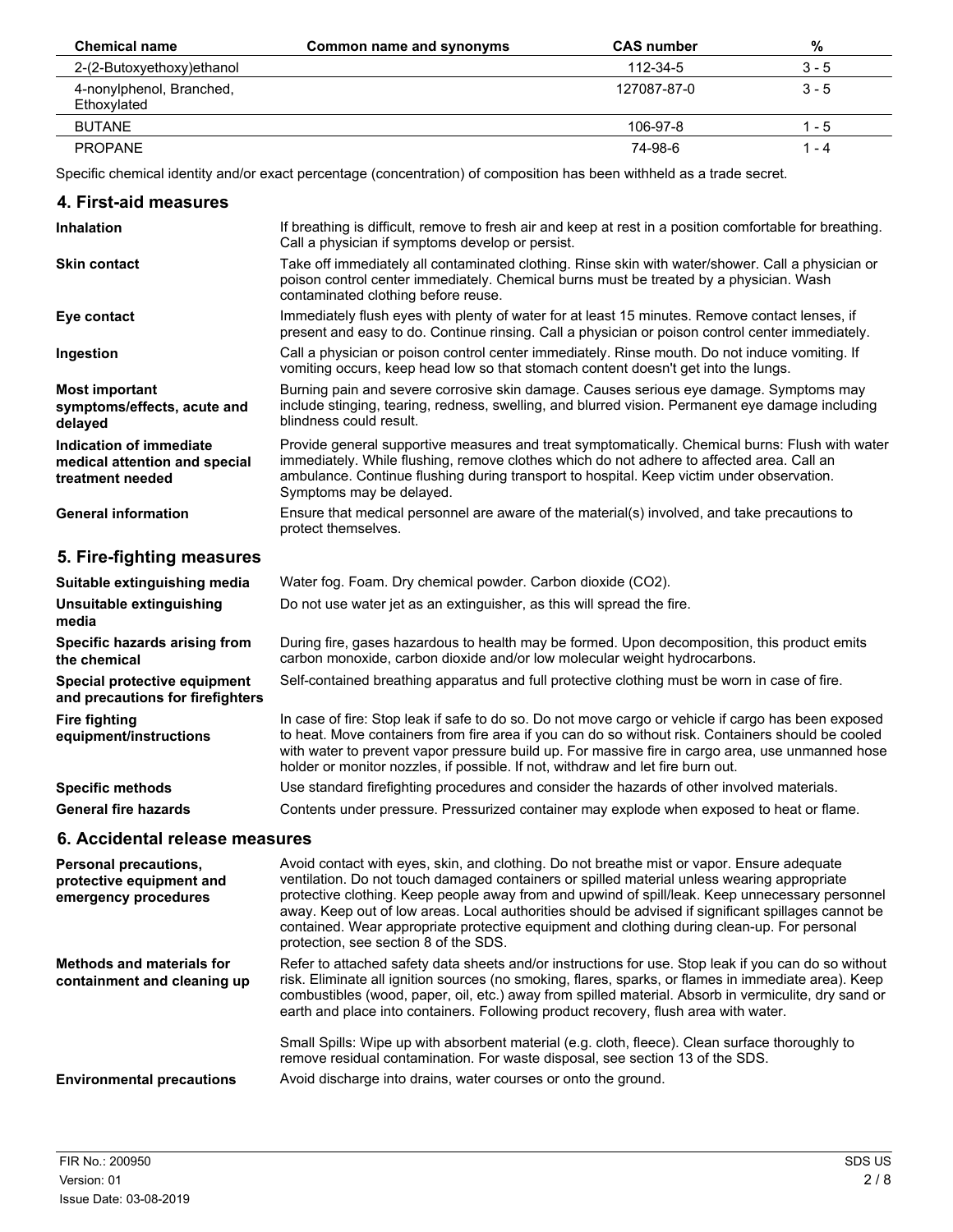# **7. Handling and storage**

| <b>Precautions for safe handling</b>                            | Do not get in eyes, on skin, or on clothing. Do not breathe mist or vapor. Avoid prolonged<br>exposure. Use only in well-ventilated areas. Do not smoke while using or until sprayed surface is<br>thoroughly dry. Protect containers from physical damage; do not drag, roll, slide, or drop.<br>Pressurized container: Do not pierce or burn, even after use. Do not use if spray button is missing<br>or defective. Do not spray on a naked flame or any other incandescent material. Do not re-use<br>empty containers. Do not cut, weld, solder, drill, grind, or expose containers to heat, flame, sparks,<br>or other sources of ignition. Observe good industrial hygiene practices. Wear appropriate personal<br>protective equipment. For personal protection, see Section 8 of the SDS. |
|-----------------------------------------------------------------|----------------------------------------------------------------------------------------------------------------------------------------------------------------------------------------------------------------------------------------------------------------------------------------------------------------------------------------------------------------------------------------------------------------------------------------------------------------------------------------------------------------------------------------------------------------------------------------------------------------------------------------------------------------------------------------------------------------------------------------------------------------------------------------------------|
| Conditions for safe storage,<br>including any incompatibilities | Store locked up. Contents under pressure. Do not expose to heat or store at temperatures above<br>120°F/49°C as can may burst. Do not puncture, incinerate or crush. Do not handle or store near an<br>open flame, heat or other sources of ignition. Store in tightly closed container. Store in a<br>well-ventilated place. Stored containers should be periodically checked for general condition and<br>leakage. Store away from incompatible materials (see Section 10 of the SDS). Store in accordance<br>with local/regional/national/international regulation.                                                                                                                                                                                                                             |

### **8. Exposure controls/personal protection**

### **Occupational exposure limits**

The following constituents are the only constituents of the product which have a PEL, TLV or other recommended exposure limit. At this time, the other constituents have no known exposure limits.

### **US. OSHA Table Z-1 Limits for Air Contaminants (29 CFR 1910.1000)**

| <b>Components</b>                                | <b>Type</b>                                                                                                                                                                                                                                                                                                                                                                                                                          | Value        |                                  |
|--------------------------------------------------|--------------------------------------------------------------------------------------------------------------------------------------------------------------------------------------------------------------------------------------------------------------------------------------------------------------------------------------------------------------------------------------------------------------------------------------|--------------|----------------------------------|
| <b>PROPANE (CAS 74-98-6)</b>                     | <b>PEL</b>                                                                                                                                                                                                                                                                                                                                                                                                                           | 1800 mg/m3   |                                  |
|                                                  |                                                                                                                                                                                                                                                                                                                                                                                                                                      | 1000 ppm     |                                  |
| <b>US. ACGIH Threshold Limit Values</b>          |                                                                                                                                                                                                                                                                                                                                                                                                                                      |              |                                  |
| <b>Components</b>                                | <b>Type</b>                                                                                                                                                                                                                                                                                                                                                                                                                          | Value        | Form                             |
| 2-(2-Butoxyethoxy) ethanol<br>(CAS 112-34-5)     | <b>TWA</b>                                                                                                                                                                                                                                                                                                                                                                                                                           | 10 ppm       | Inhalable fraction and<br>vapor. |
| <b>BUTANE (CAS 106-97-8)</b>                     | <b>STEL</b>                                                                                                                                                                                                                                                                                                                                                                                                                          | 1000 ppm     |                                  |
| US. NIOSH: Pocket Guide to Chemical Hazards      |                                                                                                                                                                                                                                                                                                                                                                                                                                      |              |                                  |
| <b>Components</b>                                | <b>Type</b>                                                                                                                                                                                                                                                                                                                                                                                                                          | <b>Value</b> |                                  |
| <b>BUTANE (CAS 106-97-8)</b>                     | <b>TWA</b>                                                                                                                                                                                                                                                                                                                                                                                                                           | 1900 mg/m3   |                                  |
|                                                  |                                                                                                                                                                                                                                                                                                                                                                                                                                      | 800 ppm      |                                  |
| <b>PROPANE (CAS 74-98-6)</b>                     | <b>TWA</b>                                                                                                                                                                                                                                                                                                                                                                                                                           | 1800 mg/m3   |                                  |
|                                                  |                                                                                                                                                                                                                                                                                                                                                                                                                                      | 1000 ppm     |                                  |
| <b>Biological limit values</b>                   | No biological exposure limits noted for the ingredient(s).                                                                                                                                                                                                                                                                                                                                                                           |              |                                  |
| Appropriate engineering<br>controls              | Eye wash facilities and emergency shower must be available when handling this product. Use<br>adequate ventilation to control airborne concentrations below the exposure limits/guidelines. If user<br>operations generate a vapor, dust and/or mist, use process enclosure, appropriate local exhaust<br>ventilation, or other engineering controls to control airborne levels below the recommended<br>exposure limits/guidelines. |              |                                  |
| <b>Eye/face protection</b>                       | Individual protection measures, such as personal protective equipment<br>Wear safety glasses with side shields (or goggles).                                                                                                                                                                                                                                                                                                         |              |                                  |
| <b>Skin protection</b><br><b>Hand protection</b> | Suitable chemical protective gloves should be worn when the potential exists for skin exposure.<br>The choice of an appropriate glove does not only depend on its material but also on other quality<br>features and is different from one producer to the other. Nitrile gloves are recommended.                                                                                                                                    |              |                                  |
| <b>Other</b>                                     | Wear appropriate chemical resistant clothing if applicable.                                                                                                                                                                                                                                                                                                                                                                          |              |                                  |
| <b>Respiratory protection</b>                    | If engineering controls do not maintain airborne concentrations to a level which is adequate to<br>protect worker health, an approved respirator must be worn. Respirator selection, use and<br>maintenance should be in accordance with the requirements of OSHA Respiratory Protection<br>Standard 29 CFR 1910.134 and/or Canadian Standard CSA Z94.4.                                                                             |              |                                  |
| <b>Thermal hazards</b>                           | Wear appropriate thermal protective clothing, when necessary.                                                                                                                                                                                                                                                                                                                                                                        |              |                                  |
| <b>General hygiene</b><br>considerations         | When using do not smoke. Always observe good personal hygiene measures, such as washing<br>after handling the material and before eating, drinking, and/or smoking. Routinely wash work<br>clothing and protective equipment to remove contaminants.                                                                                                                                                                                 |              |                                  |
| FIR No.: 200950                                  |                                                                                                                                                                                                                                                                                                                                                                                                                                      |              | SDS US                           |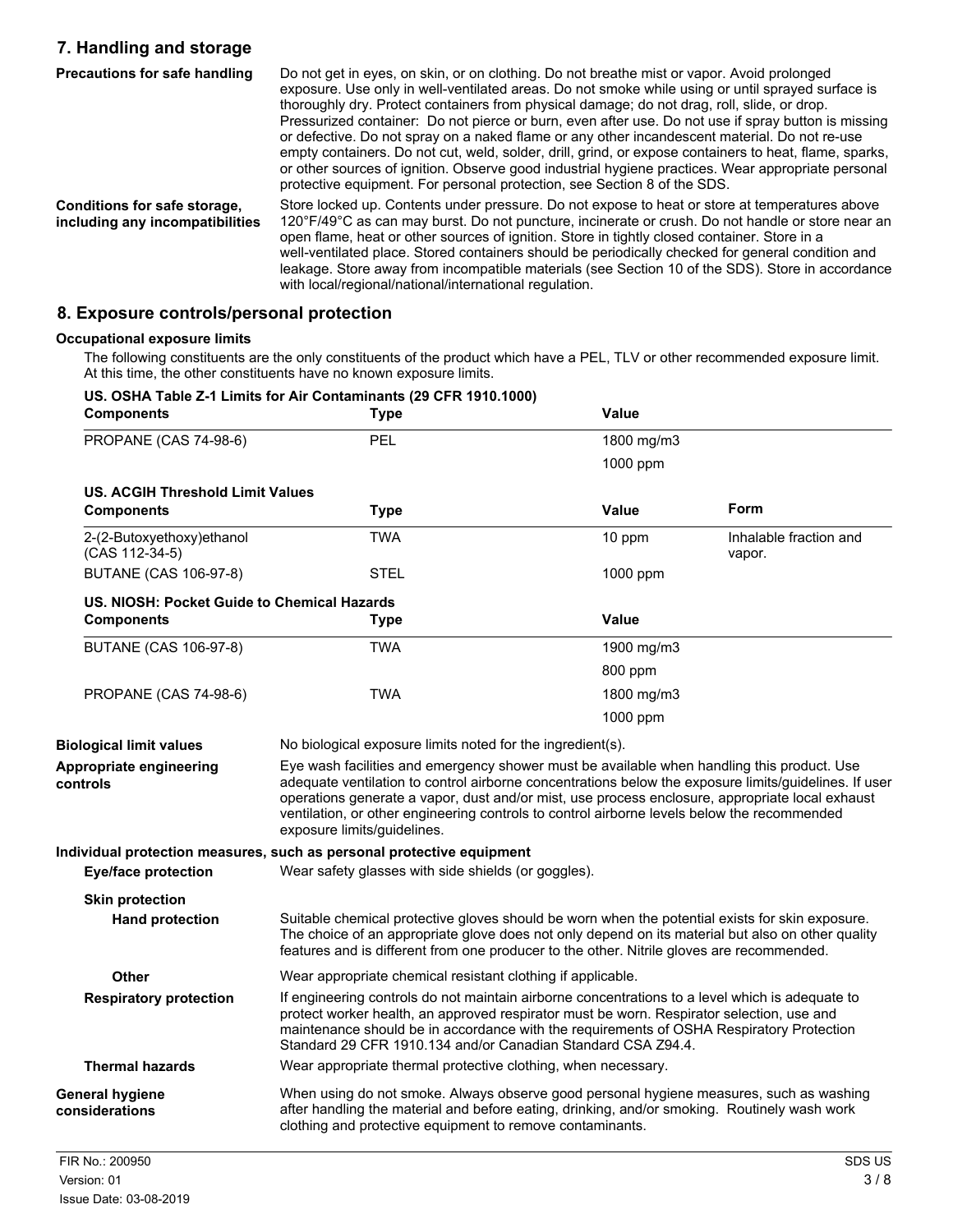# **9. Physical and chemical properties**

| Appearance                                        |                                                                                                                                                                                                              |
|---------------------------------------------------|--------------------------------------------------------------------------------------------------------------------------------------------------------------------------------------------------------------|
| <b>Physical state</b>                             | Liquid.                                                                                                                                                                                                      |
| Form                                              | Aerosol.                                                                                                                                                                                                     |
| Color                                             | Not available.                                                                                                                                                                                               |
| Odor                                              | Not available.                                                                                                                                                                                               |
| <b>Odor threshold</b>                             | Not available.                                                                                                                                                                                               |
| pH                                                | 12.9                                                                                                                                                                                                         |
| Melting point/freezing point                      | Not available.                                                                                                                                                                                               |
| Initial boiling point and boiling<br>range        | Not available.                                                                                                                                                                                               |
| <b>Flash point</b>                                | -20.2 °F (-29.0 °C) Pensky-Martens Closed Cup                                                                                                                                                                |
| <b>Evaporation rate</b>                           | $0.1$ (BuAc=1)                                                                                                                                                                                               |
| Flammability (solid, gas)                         | Not applicable.                                                                                                                                                                                              |
| Upper/lower flammability or explosive limits      |                                                                                                                                                                                                              |
| Explosive limit - lower (%)                       | 0.9%                                                                                                                                                                                                         |
| Explosive limit - upper (%)                       | 9.5%                                                                                                                                                                                                         |
| Vapor pressure                                    | 101.3 kPa (@20°C)                                                                                                                                                                                            |
| Vapor density                                     | $1 (AIR=1)$                                                                                                                                                                                                  |
| <b>Relative density</b>                           | 0.96                                                                                                                                                                                                         |
| Solubility(ies)                                   |                                                                                                                                                                                                              |
| <b>Solubility (water)</b>                         | Not available.                                                                                                                                                                                               |
| <b>Partition coefficient</b><br>(n-octanol/water) | Not available.                                                                                                                                                                                               |
| <b>Auto-ignition temperature</b>                  | Not available.                                                                                                                                                                                               |
| <b>Decomposition temperature</b>                  | Not available.                                                                                                                                                                                               |
| <b>Viscosity</b>                                  | $> 0.21$ cm <sup>2</sup> /s                                                                                                                                                                                  |
| <b>Viscosity temperature</b>                      | 104 °F (40 °C)                                                                                                                                                                                               |
| <b>Other information</b>                          |                                                                                                                                                                                                              |
| <b>Flame projection</b>                           | 3 in                                                                                                                                                                                                         |
| <b>Heat of combustion</b>                         | 5.81 kJ/g                                                                                                                                                                                                    |
| <b>VOC</b>                                        | 5 % w/w                                                                                                                                                                                                      |
| 10. Stability and reactivity                      |                                                                                                                                                                                                              |
| Reactivity                                        | Reacts violently with strong acids. This product may react with oxidizing agents.                                                                                                                            |
| <b>Chemical stability</b>                         | Material is stable under normal conditions.                                                                                                                                                                  |
| <b>Possibility of hazardous</b><br>reactions      | Hazardous polymerization does not occur.                                                                                                                                                                     |
| <b>Conditions to avoid</b>                        | Keep away from heat, hot surfaces, sparks, open flames and other ignition sources. Avoid<br>temperatures exceeding the flash point. Contact with incompatible materials. Do not mix with other<br>chemicals. |
| Incompatible materials                            | Acids. Strong oxidizing agents. Oxidizing agents. Chlorine. Fluorine. Nitrates.                                                                                                                              |
| <b>Hazardous decomposition</b><br>products        | Upon decomposition, this product emits carbon monoxide, carbon dioxide and/or low molecular<br>weight hydrocarbons.                                                                                          |
| 11. Toxicological information                     |                                                                                                                                                                                                              |

### **Information on likely routes of exposure**

| <b>Inhalation</b>   | May cause irritation to the respiratory system. Prolonged inhalation may be harmful. |
|---------------------|--------------------------------------------------------------------------------------|
| <b>Skin contact</b> | Causes severe skin burns.                                                            |
| Eye contact         | Causes serious eye damage.                                                           |
| Ingestion           | Causes digestive tract burns.                                                        |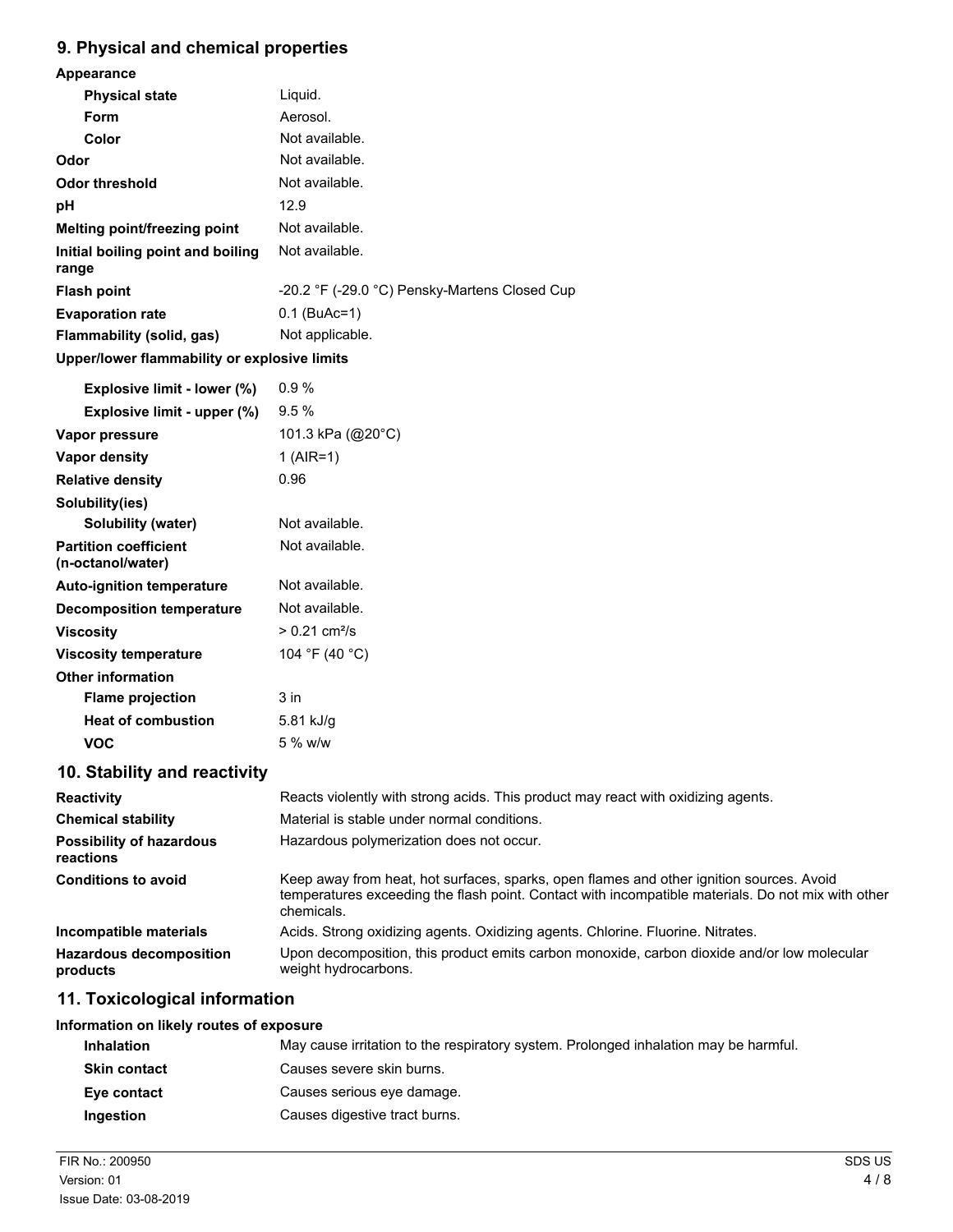Burning pain and severe corrosive skin damage. Causes serious eye damage. Symptoms may include stinging, tearing, redness, swelling, and blurred vision. Permanent eye damage including blindness could result.

#### **Information on toxicological effects**

#### **Acute toxicity**

| <b>Components</b>                                                                                                 | <b>Species</b>                |                                                                                                                                                                                            | <b>Calculated/Test Results</b>                                                                                                                                                                        |
|-------------------------------------------------------------------------------------------------------------------|-------------------------------|--------------------------------------------------------------------------------------------------------------------------------------------------------------------------------------------|-------------------------------------------------------------------------------------------------------------------------------------------------------------------------------------------------------|
| <b>BUTANE (CAS 106-97-8)</b>                                                                                      |                               |                                                                                                                                                                                            |                                                                                                                                                                                                       |
| Acute                                                                                                             |                               |                                                                                                                                                                                            |                                                                                                                                                                                                       |
| <b>Inhalation</b>                                                                                                 |                               |                                                                                                                                                                                            |                                                                                                                                                                                                       |
| <b>LC50</b>                                                                                                       | Mouse                         |                                                                                                                                                                                            | 680 mg/l, 2 Hours                                                                                                                                                                                     |
|                                                                                                                   | Rat                           |                                                                                                                                                                                            | 658 mg/l, 4 Hours                                                                                                                                                                                     |
| PROPANE (CAS 74-98-6)                                                                                             |                               |                                                                                                                                                                                            |                                                                                                                                                                                                       |
| Acute                                                                                                             |                               |                                                                                                                                                                                            |                                                                                                                                                                                                       |
| <b>Inhalation</b>                                                                                                 |                               |                                                                                                                                                                                            |                                                                                                                                                                                                       |
| <b>LC50</b>                                                                                                       | Rat                           |                                                                                                                                                                                            | $>$ 1464 mg/l, 15 Minutes                                                                                                                                                                             |
|                                                                                                                   |                               |                                                                                                                                                                                            | $>$ 1443 mg/l, 15 Minutes                                                                                                                                                                             |
| <b>Skin corrosion/irritation</b>                                                                                  |                               | Causes severe skin burns and eye damage.                                                                                                                                                   |                                                                                                                                                                                                       |
| Serious eye damage/eye<br>irritation                                                                              |                               | Causes serious eye damage.                                                                                                                                                                 |                                                                                                                                                                                                       |
| Respiratory or skin sensitization                                                                                 |                               |                                                                                                                                                                                            |                                                                                                                                                                                                       |
| <b>Respiratory sensitization</b>                                                                                  | Not a respiratory sensitizer. |                                                                                                                                                                                            |                                                                                                                                                                                                       |
| <b>Skin sensitization</b>                                                                                         |                               | This product is not expected to cause skin sensitization.                                                                                                                                  |                                                                                                                                                                                                       |
| <b>Germ cell mutagenicity</b>                                                                                     | mutagenic or genotoxic.       | No data available to indicate product or any components present at greater than 0.1% are                                                                                                   |                                                                                                                                                                                                       |
| Carcinogenicity                                                                                                   |                               | This product is not considered to be a carcinogen by IARC, ACGIH, NTP, or OSHA.                                                                                                            |                                                                                                                                                                                                       |
| <b>IARC Monographs. Overall Evaluation of Carcinogenicity</b><br>Not listed.                                      |                               |                                                                                                                                                                                            |                                                                                                                                                                                                       |
| <b>Reproductive toxicity</b>                                                                                      |                               | This product is not expected to cause reproductive or developmental effects.                                                                                                               |                                                                                                                                                                                                       |
| Specific target organ toxicity -<br>single exposure                                                               | Not classified.               |                                                                                                                                                                                            |                                                                                                                                                                                                       |
| Specific target organ toxicity -<br>repeated exposure                                                             | Not classified.               |                                                                                                                                                                                            |                                                                                                                                                                                                       |
| <b>Aspiration hazard</b>                                                                                          | Not an aspiration hazard.     |                                                                                                                                                                                            |                                                                                                                                                                                                       |
| <b>Chronic effects</b>                                                                                            |                               | Prolonged inhalation may be harmful.                                                                                                                                                       |                                                                                                                                                                                                       |
| 12. Ecological information                                                                                        |                               |                                                                                                                                                                                            |                                                                                                                                                                                                       |
| <b>Ecotoxicity</b>                                                                                                |                               |                                                                                                                                                                                            | The product is not classified as environmentally hazardous. However, this does not exclude the<br>possibility that large or frequent spills can have a harmful or damaging effect on the environment. |
| <b>Ecotoxicity</b>                                                                                                |                               |                                                                                                                                                                                            |                                                                                                                                                                                                       |
| <b>Components</b>                                                                                                 |                               | <b>Species</b>                                                                                                                                                                             | <b>Calculated/Test Results</b>                                                                                                                                                                        |
| 2-(2-Butoxyethoxy)ethanol (CAS 112-34-5)                                                                          |                               |                                                                                                                                                                                            |                                                                                                                                                                                                       |
| <b>Aquatic</b>                                                                                                    |                               |                                                                                                                                                                                            |                                                                                                                                                                                                       |
| Fish                                                                                                              | LC50                          | Bluegill (Lepomis macrochirus)                                                                                                                                                             | 1300 mg/l, 96 hours                                                                                                                                                                                   |
| Persistence and degradability                                                                                     |                               | No data is available on the degradability of any ingredients in the mixture.                                                                                                               |                                                                                                                                                                                                       |
| <b>Bioaccumulative potential</b>                                                                                  |                               |                                                                                                                                                                                            |                                                                                                                                                                                                       |
| Partition coefficient n-octanol / water (log Kow)<br>2-(2-Butoxyethoxy)ethanol<br><b>BUTANE</b><br><b>PROPANE</b> |                               | 0.56<br>2.89<br>2.36                                                                                                                                                                       |                                                                                                                                                                                                       |
| <b>Mobility in soil</b>                                                                                           | No data available.            |                                                                                                                                                                                            |                                                                                                                                                                                                       |
| <b>Other adverse effects</b>                                                                                      |                               | No other adverse environmental effects (e.g. ozone depletion, photochemical ozone creation<br>potential, endocrine disruption, global warming potential) are expected from this component. |                                                                                                                                                                                                       |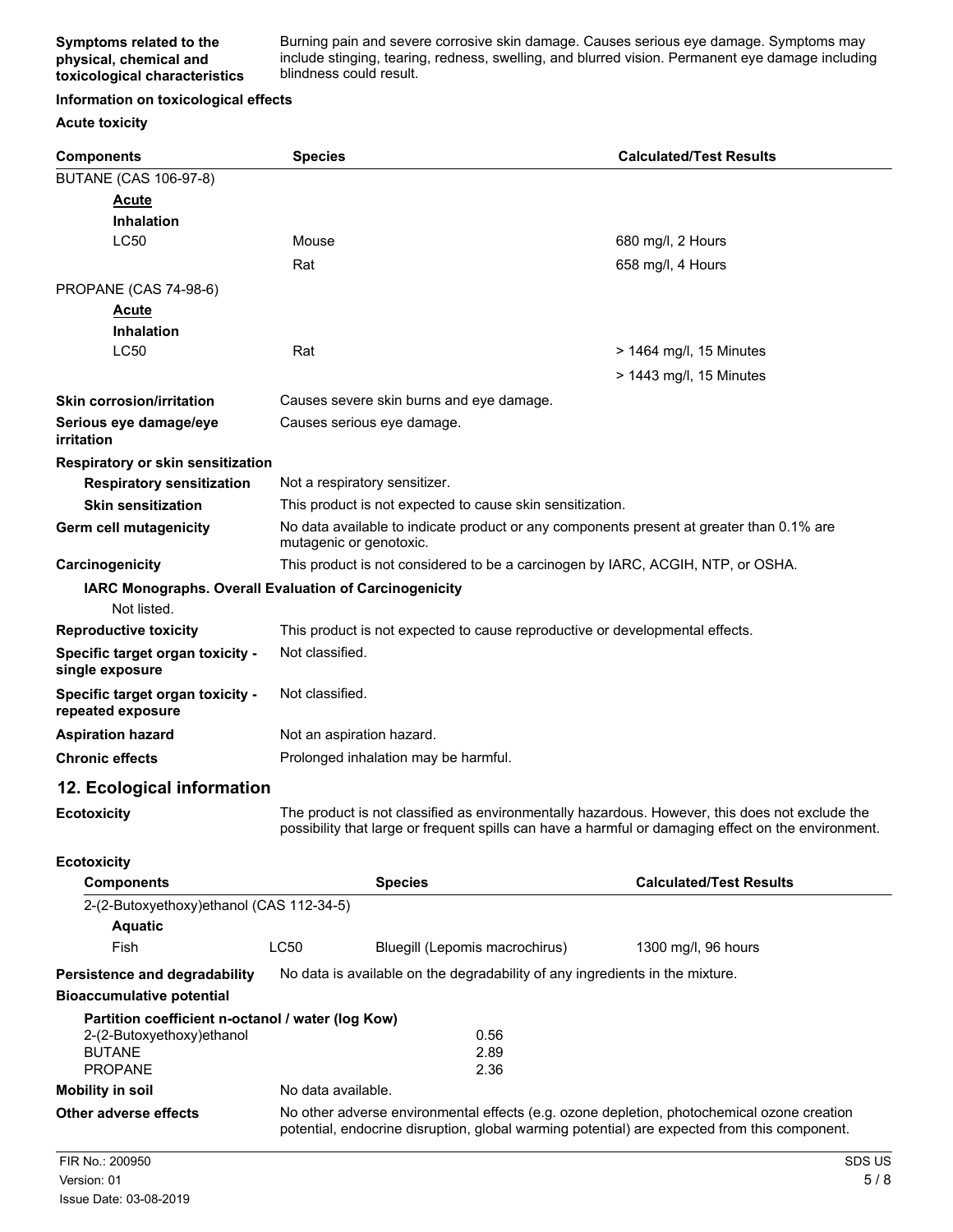# **13. Disposal considerations**

| <b>Disposal instructions</b>             | Collect and reclaim or dispose in sealed containers at licensed waste disposal site. Contents<br>under pressure. Do not puncture, incinerate or crush. Incinerate the material under controlled<br>conditions in an approved incinerator. If discarded, this product is considered a RCRA ignitable<br>waste, D001. Dispose of contents/container in accordance with local/regional/national/international<br>regulations. |
|------------------------------------------|----------------------------------------------------------------------------------------------------------------------------------------------------------------------------------------------------------------------------------------------------------------------------------------------------------------------------------------------------------------------------------------------------------------------------|
| Local disposal regulations               | Dispose in accordance with all applicable regulations.                                                                                                                                                                                                                                                                                                                                                                     |
| Hazardous waste code                     | D001: Waste Flammable material with a flash point <140 F<br>D002: Waste Corrosive material $[PH \le 2$ or $= >12.5$ , or corrosive to steel<br>The waste code should be assigned in discussion between the user, the producer and the waste<br>disposal company.                                                                                                                                                           |
| Waste from residues / unused<br>products | Dispose of in accordance with local regulations. Empty containers or liners may retain some<br>product residues. This material and its container must be disposed of in a safe manner (see:<br>Disposal instructions).                                                                                                                                                                                                     |
| Contaminated packaging                   | Since emptied containers may retain product residue, follow label warnings even after container is<br>emptied. Empty containers should be taken to an approved waste handling site for recycling or<br>disposal. Do not re-use empty containers.                                                                                                                                                                           |

# **14. Transport information**

| <b>DOT</b>                                                                     |                                                                                                      |
|--------------------------------------------------------------------------------|------------------------------------------------------------------------------------------------------|
| <b>UN number</b>                                                               | <b>UN1950</b>                                                                                        |
| UN proper shipping name                                                        | Aerosols, non-flammable                                                                              |
| <b>Transport hazard class(es)</b>                                              |                                                                                                      |
| <b>Class</b>                                                                   | 2.2                                                                                                  |
| <b>Subsidiary risk</b>                                                         |                                                                                                      |
| Label(s)                                                                       | 2.2                                                                                                  |
| <b>Packing group</b>                                                           | Not available.                                                                                       |
|                                                                                | Special precautions for user Read safety instructions, SDS and emergency procedures before handling. |
| <b>Special provisions</b>                                                      | 19, T50                                                                                              |
| <b>Packaging exceptions</b>                                                    | 306                                                                                                  |
| Packaging non bulk                                                             | 304                                                                                                  |
| Packaging bulk                                                                 | 314, 315                                                                                             |
| <b>IATA</b>                                                                    |                                                                                                      |
| <b>UN number</b>                                                               | <b>UN1950</b>                                                                                        |
| UN proper shipping name                                                        | Aerosols, non-flammable                                                                              |
| <b>Transport hazard class(es)</b>                                              |                                                                                                      |
| <b>Class</b>                                                                   | 2.2                                                                                                  |
| <b>Subsidiary risk</b>                                                         |                                                                                                      |
| Packing group                                                                  | Not available.                                                                                       |
| <b>Environmental hazards</b>                                                   | Yes                                                                                                  |
| <b>ERG Code</b>                                                                | 21                                                                                                   |
|                                                                                | Special precautions for user Read safety instructions, SDS and emergency procedures before handling. |
| Other information                                                              |                                                                                                      |
| Passenger and cargo<br>aircraft                                                | Allowed with restrictions.                                                                           |
| <b>Cargo aircraft only</b>                                                     | Allowed with restrictions.                                                                           |
| <b>IMDG</b>                                                                    |                                                                                                      |
| <b>UN number</b>                                                               | UN1950                                                                                               |
| UN proper shipping name                                                        | Aerosols, non-flammable                                                                              |
| <b>Transport hazard class(es)</b>                                              |                                                                                                      |
| Class                                                                          | 2.2                                                                                                  |
| <b>Subsidiary risk</b>                                                         |                                                                                                      |
| <b>Packing group</b>                                                           | Not available.                                                                                       |
| <b>Environmental hazards</b>                                                   |                                                                                                      |
| <b>Marine pollutant</b>                                                        | No.                                                                                                  |
| EmS                                                                            | $F-D, S-U$                                                                                           |
|                                                                                | Special precautions for user Read safety instructions, SDS and emergency procedures before handling. |
| Transport in bulk according to<br>Annex II of MARPOL 73/78 and<br>the IBC Code | Not established.                                                                                     |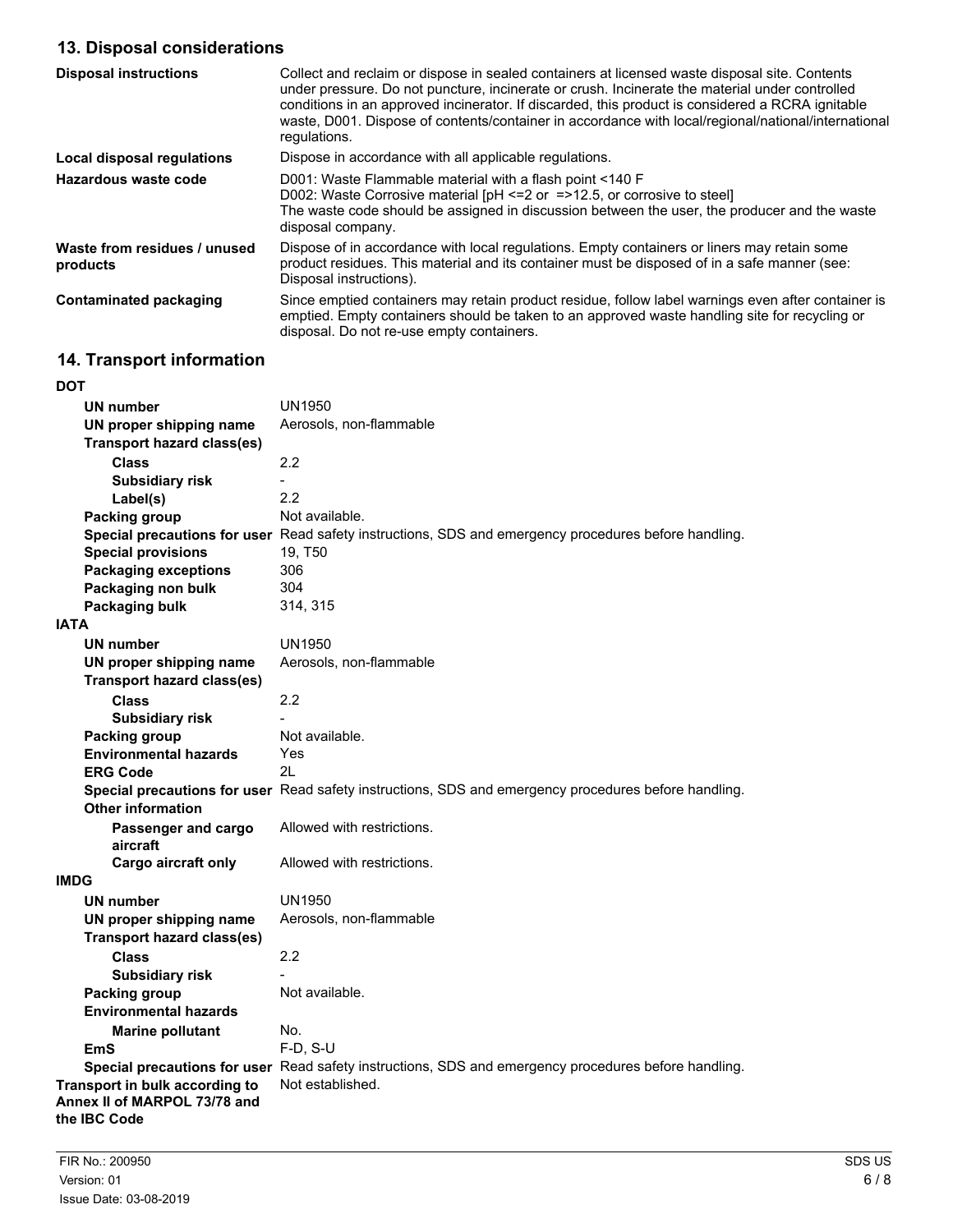



|  |  | 15. Regulatory information |
|--|--|----------------------------|
|  |  |                            |

| <b>US federal regulations</b>                                                                                                                                                                                                                                                                | Standard, 29 CFR 1910.1200.                                                                |                               | This product is a "Hazardous Chemical" as defined by the OSHA Hazard Communication |  |
|----------------------------------------------------------------------------------------------------------------------------------------------------------------------------------------------------------------------------------------------------------------------------------------------|--------------------------------------------------------------------------------------------|-------------------------------|------------------------------------------------------------------------------------|--|
| <b>Toxic Substances Control Act (TSCA)</b>                                                                                                                                                                                                                                                   |                                                                                            |                               |                                                                                    |  |
|                                                                                                                                                                                                                                                                                              | TSCA Section 12(b) Export Notification (40 CFR 707, Subpt. D)                              |                               |                                                                                    |  |
| Not regulated.                                                                                                                                                                                                                                                                               |                                                                                            |                               |                                                                                    |  |
|                                                                                                                                                                                                                                                                                              | <b>TSCA Chemical Action Plans, Chemicals of Concern</b>                                    |                               |                                                                                    |  |
| 4-nonylphenol, Branched, Ethoxylated (CAS<br>127087-87-0)                                                                                                                                                                                                                                    |                                                                                            | Plan                          | Nonylphenol (NP) and Nonylphenol Ethoxylates (NPEs) Action                         |  |
| <b>CERCLA Hazardous Substance List (40 CFR 302.4)</b>                                                                                                                                                                                                                                        |                                                                                            |                               |                                                                                    |  |
| 2-(2-Butoxyethoxy)ethanol (CAS 112-34-5)<br><b>BUTANE (CAS 106-97-8)</b><br><b>PROPANE (CAS 74-98-6)</b><br><b>SARA 304 Emergency release notification</b><br>Not regulated.<br>Superfund Amendments and Reauthorization Act of 1986 (SARA)<br><b>SARA 302 Extremely hazardous substance</b> |                                                                                            | Listed.<br>Listed.<br>Listed. |                                                                                    |  |
| Not listed.                                                                                                                                                                                                                                                                                  |                                                                                            |                               |                                                                                    |  |
| SARA 311/312 Hazardous<br>chemical                                                                                                                                                                                                                                                           | Yes                                                                                        |                               |                                                                                    |  |
| <b>Classified hazard</b><br>categories                                                                                                                                                                                                                                                       | Gas under pressure<br>Skin corrosion or irritation<br>Serious eye damage or eye irritation |                               |                                                                                    |  |
| SARA 313 (TRI reporting)                                                                                                                                                                                                                                                                     |                                                                                            |                               |                                                                                    |  |
| <b>Chemical name</b>                                                                                                                                                                                                                                                                         |                                                                                            | <b>CAS number</b>             | % by wt.                                                                           |  |
| 2-(2-Butoxyethoxy) ethanol                                                                                                                                                                                                                                                                   |                                                                                            | 112-34-5                      | $3 - 5$                                                                            |  |